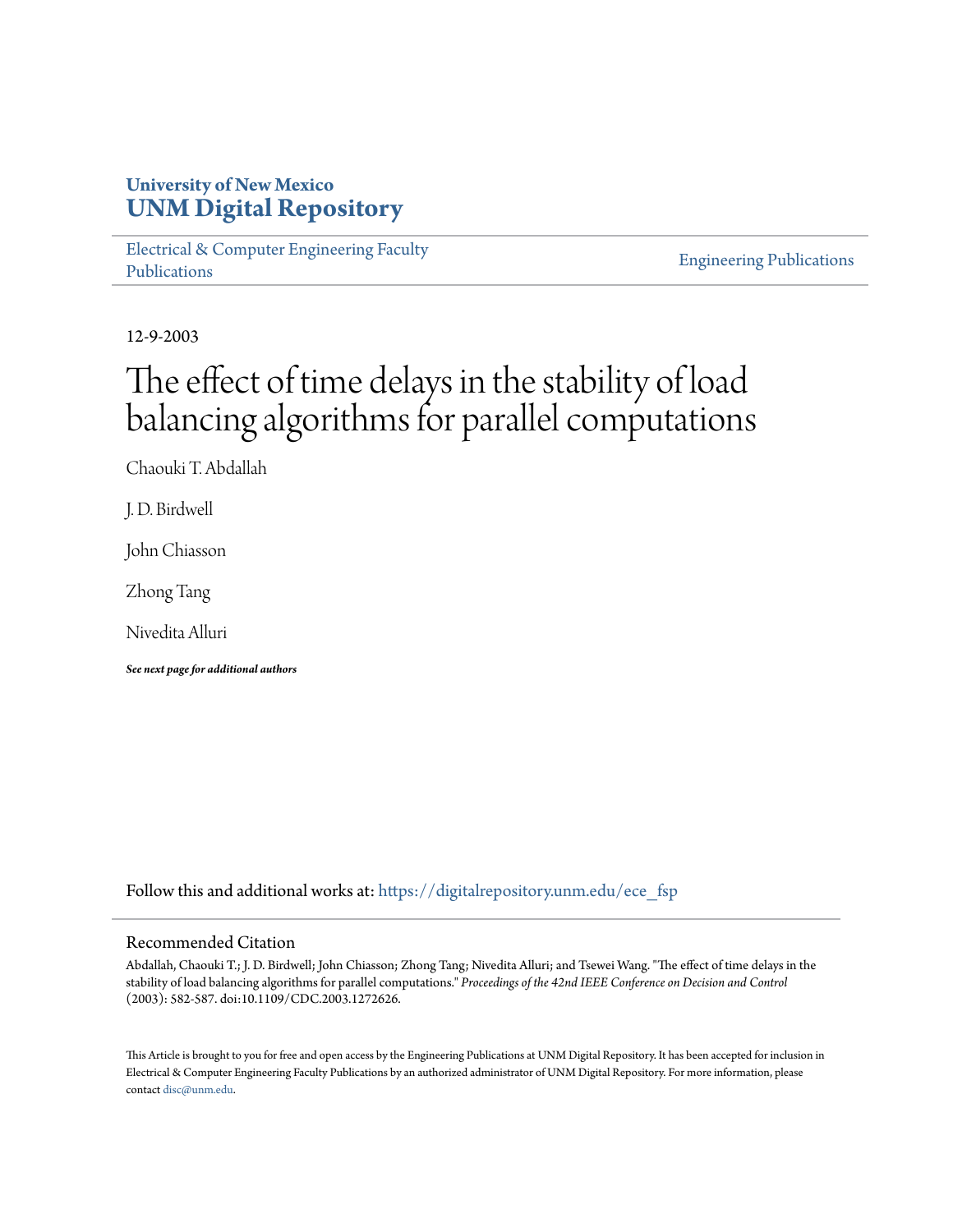### **Authors**

Chaouki T. Abdallah, J. D. Birdwell, John Chiasson, Zhong Tang, Nivedita Alluri, and Tsewei Wang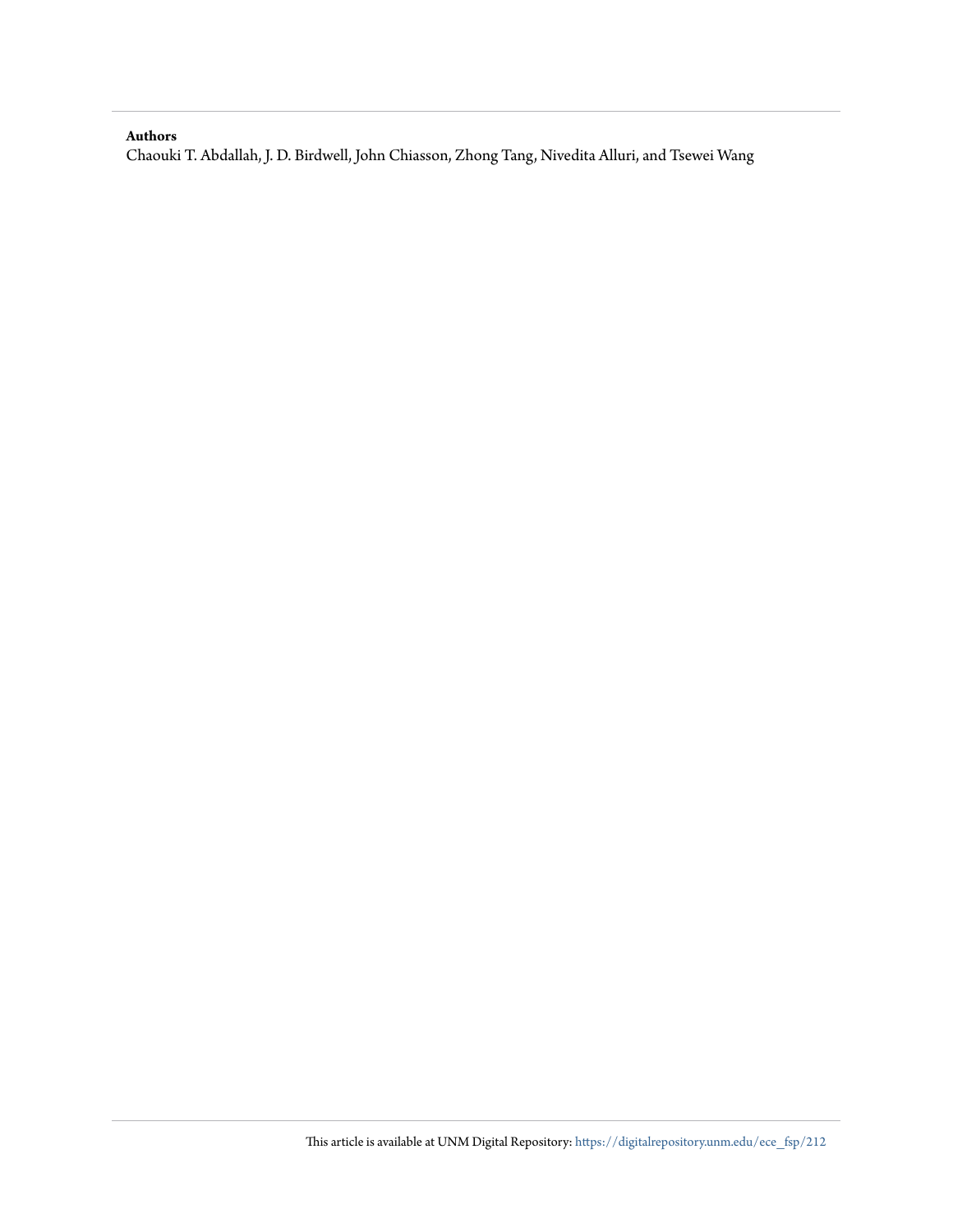# The Effect of Time Delays in the Stability of Load Balancing Algorithms for Parallel Computations

J. D. Birdwell, John Chiasson, **C.** T. Abdallah, Zhong Tang, Nivedita Alluri and Tsewei Wang

Abstract- Deterministic dynamic nonlinear time-delay systems are developed to model load balancing in a cluster of computer nodes used for parallel computations. The model is shown to be self consistent in that the queue lengths cannot go negative and the total number of tasks in all the queues are conserved (i.e., load balancing can neither create nor lose tasks). Further, it is shown that using the proposed load balancing algorithms, the system is stable. Experimental results are presented and compared with the predicted results from the analytical model. In particular, simulations of the models are compared with an experimental implementation of the load balancing algorithm **on** a parallel computer network.

Keywords- Load balancing, Computer Networks, Time Delay Systems.

#### I. INTRODUCTION

Parallel computer architectures utilize a set of computational elements (CE) to achieve performance that is not attainable on a single processor, or CE, computer. A common architecture is the cluster of otherwise independent computers communicating through a shared network. To make **use** of parallel computing resources, problems must be broken down into smaller units that can be solved individually by each CE while exchanging information with CEs solving other problems. For a background on mathematical treatments **of load** balancing, the reader is referred to  $[1][2][3]$ .

-

The present work focuses upon the effects of delays in the exchange of information **among** CEs, and the constraints these effects impose on the design of a load balancing strategy. Previous results by the authors appear in **[4][5].** However, new nonlinear models are developed here. Specifically, a deterministic dynamic nonlinear timedelay system is developed to model load balancing. The model is shown to be self consistent in that the queue lengths cannot go negative and the total number of tasks in all the queues and

C. T. Abdallah **is** with the ECE Dept, University of New Mexico, Alburquerque NM 87131-1356, USA, [chaoukiOeece.unm.edu](http://chaoukiOeece.unm.edu)

T.W. Wang is with the Chem E Dept, The University of Tennessee, Knoxville TN 37996. twang@utk.edu

The work of the J.D. Birdwell, J. Chiasson and C.T. Abdallah was supported in part by the National Science Foundation. The work of J.D. Birdwell, T.W. Wang and 2. Tang was supported by US. Department of Justice, Federal Bureau of Investigation under con- tract J-FBI-98-083. Drs. Birdwell and Chiasson were also partially supported by a Challenge Grant Award from the Center for Information Technology Research at the University of Tennessee. The work of C.T. Abdallah was supported in part by the National Science Foundation through grant INT-9818312. The views and conclusions contained in this document are those of the authors and should not be interpreted as necessarily representing the official policies, either expressed or implied, of the U.S. Government.

the network are conserved (i.e., load balancing can neither create nor lose tasks). Simulations of the nonlinear model are then compared with an *experimental implementation* of the load balancing algorithm on a parallel computer network.

Section **2** presents **our** approach to modeling the computer network and load balancing algorithms to incorporate the presence of delay in communicating between nodes and transferring tasks. Further, it is shown that the model correctly models the nonnegativity of he queue lengths and that the total number of tasks in all the queues and in transit is conserved by the load balancing algorithm. **This**  section ends with a proof of stability of the model for the chosen load balancing algorithms (controllers). Section **3** presents simulations of the nonlinear models **used**  for comparison with the actual experimental data. Section **4** presents *experimental data* from **an** implementation of the load balancing algorithm (controller). Finally, Section *<sup>5</sup>*is a summary and conclusion of the present work and a discussion of future work.

#### 11. MODELS OF LOAD BALANCING ALGORITHMS

**In** this section, continuous time models are developed to model load balancing among a network of computers. A basic model is described first to give the overall approach used here. **This** basic model is a nonlinear system with delay which is then simplified to obtain a linear time-invariant system with delay. Finally, the nonlinear model is modified so that the number of tasks a node distributes to the other nodes is based on their relative load levels.

To introduce the basic approach to load balancing, consider a computing network consisting of *n* computers (nodes) all of which can communicate with each other. At start up, the computers are assigned an equal number of tasks. However, when a node executes a particular task it can in turn generate more tasks so that very quickly the loads on various nodes become unequal. To balance the loads, each computer in the network sends its queue size  $q_i(t)$  to all other computers in the network. A node *<sup>i</sup>*receives this information from node *j delayed* by a finite amount of time  $\tau_{ij}$ ; that is, it receives  $q_i(t - \tau_{ij})$ . Each node *i* then uses this information to compute its local estimate<sup>1</sup> of the average number of tasks in the queues of the  $n$ computers in the network. In this work, the simple estimacomputers in the network. In this work, the simple estima-<br>tor  $\left(\sum_{j=1}^n q_j(t - \tau_{ij})\right) / n$   $(\tau_{ii} = 0)$  which is based on the tor  $\left(\sum_{j=1}^{n} q_j(t - \tau_{ij})\right) / n$  ( $\tau_{ii} = 0$ ) which is based on the most recent observations is used. Node *i* then compares its queue size  $q_i(t)$  with its estimate of the network average as

#### **0-7803-7924-1/03/\$17.00 02003 IEEE 582**

J. D. Birdwell, J. Chiasson, **2.** Tang and Nivedita Alluri are with the ECE Dept, The University of Tennessee, Knoxville TN 37996,  $birdwell@utk.edu, chiasson@utk.edu, tang@hickory.engr.utk.edu$ 

<sup>&#</sup>x27;It is an estimate because at any time, each node only has the delayed value of the number of tasks in the other nodes.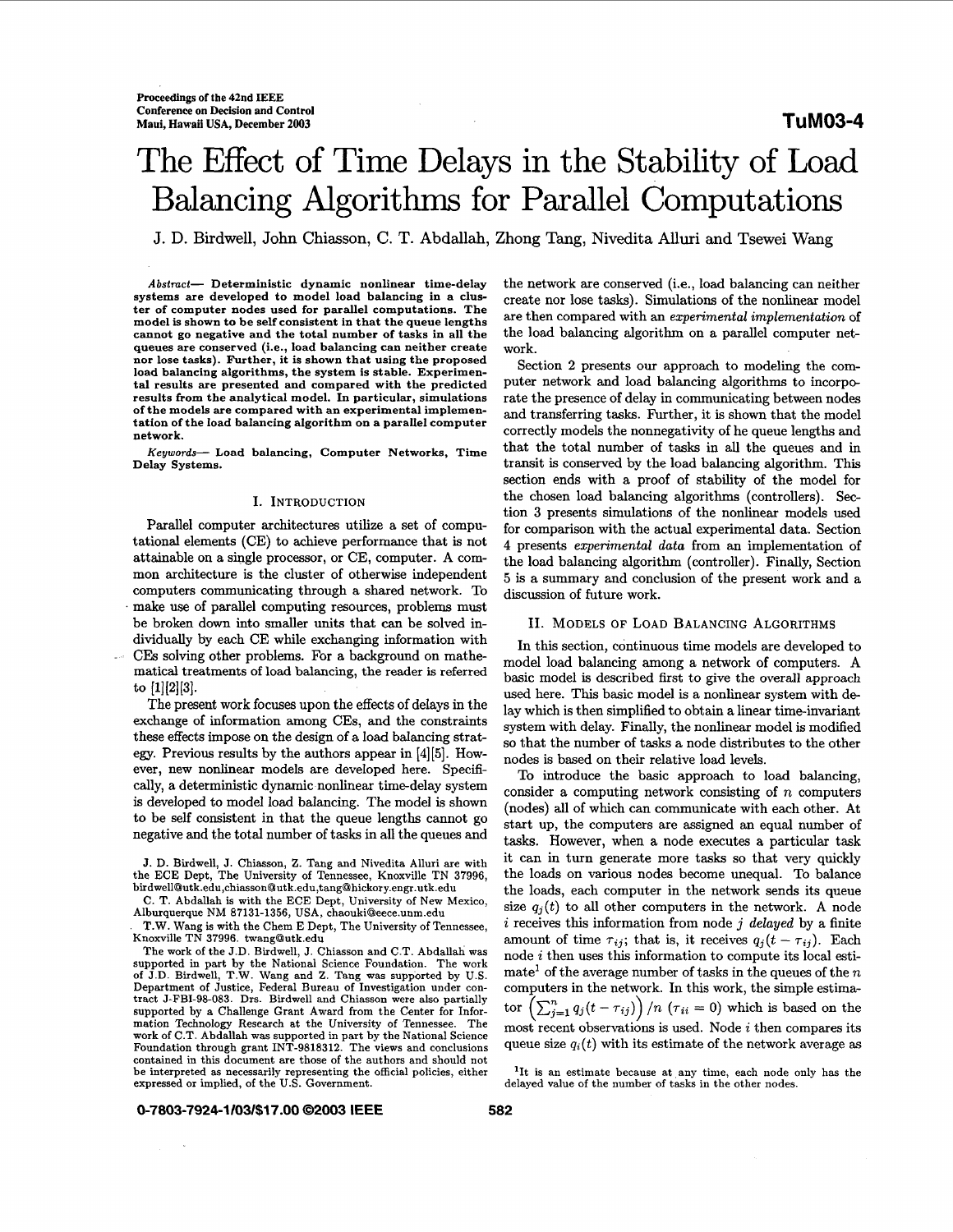$(q_i(t) - (\sum_{j=1}^n q_j(t - \tau_{ij}))/n)$  and, if this is greater than zero, the node sends some of its tasks to the other nodes. If it is less than zero, no tasks are sent. Further, the tasks sent by node *i* are received by node *j* with a delay  $h_{ij}$ . The controller (load balancing algorithm) decides how often and fast to do load balancing (transfer tasks among the nodes) and how many tasks are to be sent to each node.

As just explained, each node controller (load balancing algorithm) has only *delayed* values of the queue lengths of the other nodes, and each transfer of data from one node to another is received only after a finite time delay. An important issue considered here is the effect of these delays on system performance. Specifically, the continuous time models developed here represent our effort to capture the effect of the delays in load balancing techniques and were developed so that system theoretic methods could be used to analyze them.

#### *A. Basic Model*

The basic mathematical model of a given computing node for load balancing is given by

$$
\frac{dx_i(t)}{dt} = \lambda_i - \mu_i + u_i(t) - \sum_{j=1}^n p_{ij} \frac{t_{p_i}}{t_{p_j}} u_j(t - h_{ij})
$$
  

$$
y_i(t) = x_i(t) - \frac{\sum_{j=1}^n x_j(t - \tau_{ij})}{n}
$$
  

$$
u_i(t) = -K_i \text{sat}(y_i(t))
$$
 (1)

 $p_{ij} \geqslant 0, p_{jj} = 0, \sum_{i=1}^{N} p_{ij} = 1$ 

where

$$
sat (y) = y \text{ if } y \geqslant 0
$$
  
= 0 if  $y < 0$ .

In this model we have

*n* is the number of nodes.

•  $x_i(t)$  is the *expected waiting time* experienced by a task inserted into the queue of the  $i^{th}$  node. With  $q_i(t)$  the number of *tasks* in the  $i^{th}$  node and  $t_{p_i}$  the average time needed to process a task on the *i*<sup>th</sup> node, the expected (average) waiting time is then given by  $x_i(t) = q_i(t)t_p$ . Note that  $x_j/t_{p_j} = q_j$  is the number of tasks in the node j queue. If these tasks were transferred to node *i,* then the waiting time transferred is  $q_j t_{p_i} = x_j t_{p_i}/t_{p_j}$ , so that the fraction  $t_{p_i}/t_{p_j}$  converts waiting time on node *j* to waiting time on node *i.* 

 $\lambda_i \geq 0$  is the rate of generation of waiting time on the *ith* node caused by the addition of tasks (rate of increase in  $x_i$ )

•  $\mu_i \geq 0$  is the rate of reduction in waiting time caused by the service of tasks at the  $i^{th}$  node and is given by  $\mu_i\equiv\left(1\times t_{p_i}\right)/t_{p_i}=1$  for all  $i$  if  $x_i(t)>0,$  while if  $x_i(t)=0$ then  $\mu_i \triangleq 0$ , that is, if there are no tasks in the queue, then the queue cannot possibly decrease.

•  $u_i(t)$  is the rate of removal (transfer) of the tasks from node *i* at time t by the load balancing algorithm at node *i*. Note that  $u_i(t) \leq 0$ .

•  $p_{ij}u_j(t)$  is the rate at which node j sends waiting time (tasks) to node *i* at time *t* where  $p_{ij} \ge 0$ ,  $\sum_{i=1}^{n} p_{ij} = 1$  and  $p_{jj} = 0$ . That is, the transfer from node *j* of expected waiting time (tasks)  $\int_{t_1}^{t_2} u_j(t) dt$  in the interval of time  $[t_1, t_2]$  to the other nodes is carried out with the *ith* node receiving the fraction  $p_{ij}$   $(t_{p_i}/t_{p_j})$   $\int_{t_1}^{t_2} u_j(t)dt$  where the ratio  $t_{p_i}/t_{p_j}$ converts the task from waiting time on node j to waiting time on node *i*. As  $\sum_{i=1}^{n} (p_{ij} \int_{t_1}^{t_2} u_j(t) dt) = \int_{t_1}^{t_2} u_j(t) dt$ , this results in removing *all* of the waiting time  $\int_{t_1}^{t_2} u_j(t) dt$ from node *j.* 

• The quantity  $-p_{ij}u_j(t-h_{ij})$  is the rate of increase (rate of transfer) of the expected waiting time (tasks) at time *t*  from node *j* by (to) node *i* where  $h_{ij}$  ( $h_{ii} = 0$ ) is the time delay for the task transfer from node j to node *i.* 

• The quantities  $\tau_{ij}$  ( $\tau_{ii} = 0$ ) denote the time delay for communicating the expected waiting time  $x_i$  from node  $j$ to node *i.*  node *i*.<br>The quantity  $x_i^{avg} = \left(\sum_{j=1}^n x_j(t-\tau_{ij})\right)/n$  is the esti-

mate2 by the *ith* node of the average waiting time of the network and is referred to **as** the *local average* (local estimate of the average).

In this model, all rates are in units of the *rate of change of expected waiting time,* or *time/time* which is dimensionless. As  $u_i(t) \leq 0$ , node *i* can only send tasks to other nodes and cannot initiate transfers from another node to itself. **A** delay is experienced by transmitted tasks be fore they are received at the other node. The control law  $u_i(t) = -K_i \text{sat}(y_i(t))$  states that if the *i*<sup>th</sup> node output  $x_i(t) = -K_i \text{sat}(y_i(t))$  states that if the *r*<sup>--</sup> node output<br>  $x_i(t)$  is above the local average  $\left(\sum_{j=1}^n x_j(t-\tau_{ij})\right)/n$ , then it sends data to the other nodes, while if it is less than the local average nothing is sent. The *j*<sup>th</sup> node receives the fraction  $\int_{t_1}^{t_2} p_{ji} (t_{p_i}/t_{p_j}) u_i(t) dt$  of transferred waiting time  $\int_{t_1}^{t_2} u_i(t) dt$  delayed by the time  $h_{ij}$ .

Model (1) is the basic model, but one important detail remains unspecified, namely the exact form *p;j* for each sending node *i.* One approach is to choose them **as** constant and equal

$$
p_{ij} = 1/(n-1) \text{ for } j \neq i
$$
  
\n
$$
p_{ii} = 0
$$
 (2)

where it is clear that  $p_{ji} \geq 0$ ,  $\sum_{i=1}^{n} p_{ij} = 1$ .

#### *B. Model Consistency*

It is now shown that the model is consistent with actual working systems in that the queue lengths cannot go negative, and the load balancing algorithm cannot create or lose tasks; it can only move then between nodes.

**'This is an only an estimate due** to **the delays.**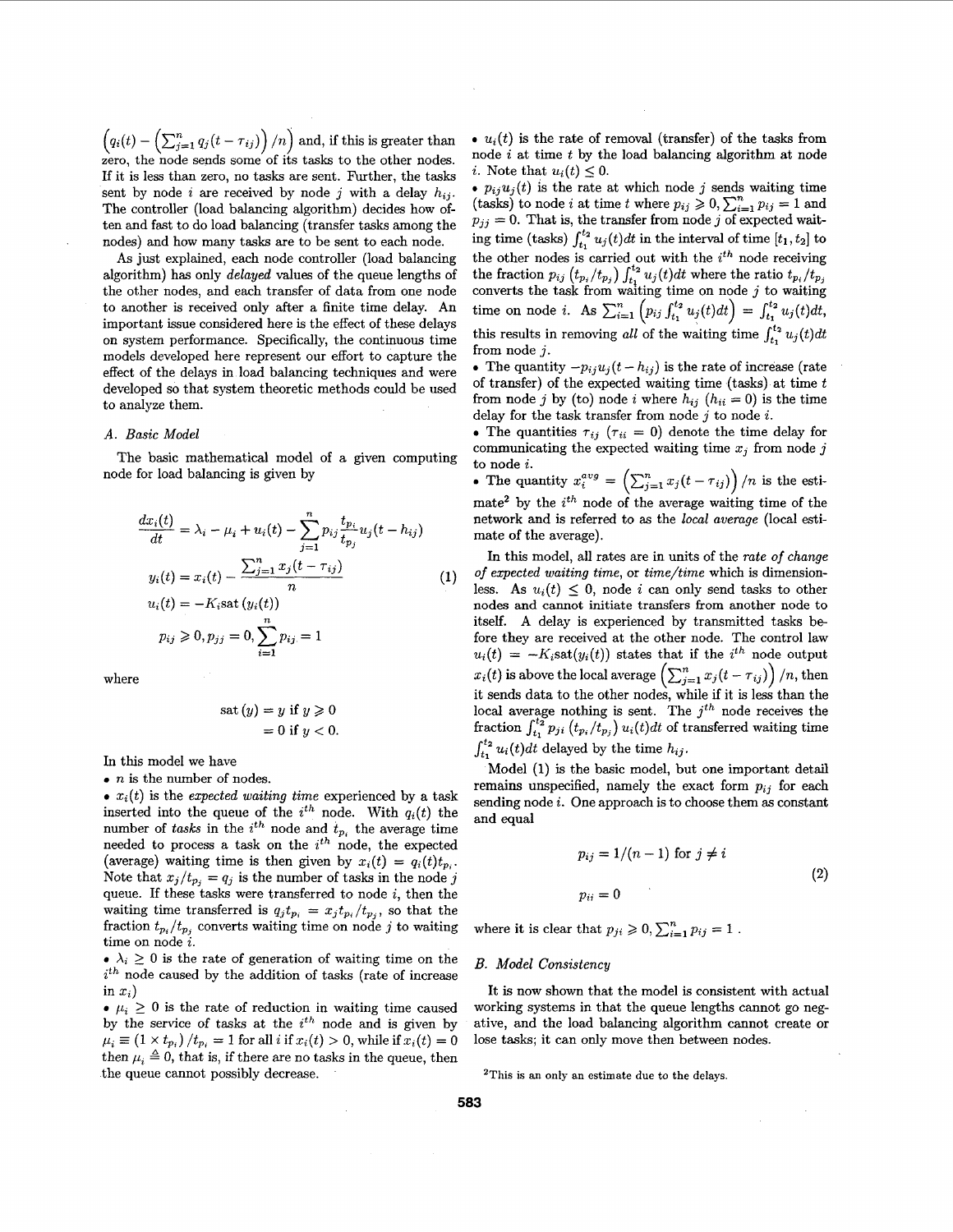#### **B.l** Non Negativity of the Queue Lengths

To show the non negativity of the queue lengths, recall that the queue length of each node is given by  $q_i(t)$  =  $x_i(t)/t_{p_i}$ . The model is rewritten in terms of these quantities **as** 

$$
\frac{d}{dt}\left(x_i(t)/t_{p_i}\right) = \frac{\lambda_i - \mu_i}{t_{p_i}} + \frac{1}{t_{p_i}}u_i(t) - \sum_{j=1}^n \frac{p_{ij}}{t_{p_j}}u_j(t - h_{ij}).
$$
\n(3)

Given that  $x_i(0) > 0$  for all *i*, it follows from the righthand side of (3) that  $q_i(t) = x_i(t)/t_{p_i} \ge 0$  for all  $t \ge 0$  and all *i.* To see this, suppose without loss of generality that  $q_i(t) = x_i(t)/t_{p_i}$  is the first queue to go to zero, and let  $t_1$  be the time when  $x_i(t_1) = 0$ . At the time  $t_1, \lambda_i - \mu_i = \lambda_i \ge 0$ <br>by the definition of  $\mu_i$  and  $-\sum_{j=1}^n \frac{p_{ij}}{t_{p_j}} u_j(t-h_{ij}) \ge 0$  for all time by the definition of the  $u_i$ . Further, the term  $u_i(t_1)$ is negative only if

$$
x_i(t_1) > \left(\sum_{j=1}^n x_j(t_1 - \tau_{ij})\right)/n.
$$
 (4)

By supposition (up to time  $t_1$ ) all the  $x_j(t_1 - \tau_{ij}) > 0$ for  $j \neq i$  and  $x_i(t_1) = 0$  so that  $u_i(t_1) = 0$  as the right side of  $(4)$  is positive at time  $t_1$ . Consequently, at time  $t_1$ all terms on the right-hand side of **(3)** are non negative. Further,  $x_i(t)$  cannot go negative in a neighborhood of  $t_1$ . For if it did, **as** the right-hand side of **(4)** is continuous, it follows that

$$
x_i(t) < 0 < \left( \sum_{j=1}^n x_j(t - \tau_{ij}) \right) / n \tag{5}
$$

for some  $t \in (t_1, t_1 + \delta)$  with  $\delta > 0$ . Therefore,  $u_i(t) = 0$ for all  $t \in [t_1, t_1 + \delta]$  and the right-hand side of (3) is non negative for all  $t \in [t_1, t_1 + \delta]$  which contradicts  $x_i(t) < 0$ . Note that  $t_1 + \delta$  can be taken to be at least as large as the time at which some  $x_k$  goes to zero, that is,  $q_k(t_1 + \delta) = 0$ as the right hand side of (5) must remain positive for  $t \in$  $[t_1, t_1 + \delta].$ 

If  $x_i(t)$  goes positive after  $t_1$ , then the above argument is repeated at the next time a queue goes to zero. If  $x_i(t)$ remains identically zero in the interval  $(t_1, t_1 + \delta)$ , then the argument is also similar in that at time  $t_1 + \delta$ , both  $x_i(t_1 + \delta)$  $\delta$ ,  $x_k(t_1+\delta)$  are then zero. As the remaining  $n-2$  nodes are still positive, the right-hand side of equation **(5)** continues to hold with both  $x_i$  and  $x_k$  zero at time  $t_1 + \delta$  and one again gets a contradiction if either  $x_i$  or  $x_k$  goes negative in an interval  $(t_1 + \delta, t_2)$ . Continuing in this manner, it follows that  $q_i(t) = x_i(t)/t_{p_i}$  cannot go negative for all *i*.

#### **B.2** Conservation of Queue Lengths

It is now shown that the total number of tasks in all the queues and the network are conserved. To do so, sum up equations (3) from  $i = 1, ..., n$  to get

$$
\frac{d}{dt}\left(\sum_{i=1}^{n}q_{i}(t)\right) = \sum_{i=1}^{n}\left(\frac{\lambda_{i}-\mu_{i}}{t_{p_{i}}}\right) + \sum_{i=1}^{n}u_{i}(t)/t_{p_{i}} - \sum_{i=1}^{n}\sum_{j=1}^{n}\frac{p_{ij}}{t_{p_{j}}}u_{j}(t-h_{ij})
$$
\n(6)

which is the rate of change of the total queue lengths on all the nodes. However, the network itself also contains **tasks**  in transit between nodes. The dynamic model of the queue lengths in the network is given by

$$
\frac{d}{dt}q_{net_i}(t) = \sum_{j=1}^{n} \frac{p_{ij}}{t_{p_j}} u_j(t - h_{ij}) - \sum_{j=1}^{n} \frac{p_{ij}}{t_{p_j}} u_j(t). \tag{7}
$$

Here *qnet,* is the number of tasks put on the network that are being sent to node *i.* This equation simply says that the *jth* node is putting tasks on the network to be sent to node *i* at the rate  $\frac{p_{ij}}{t_{p_j}} u_j(t)$  while the *i*<sup>th</sup> node is taking these tasks from node *j* off the network at the rate  $\frac{p_{ij}}{t_{p_j}} u_j(t-h_{ij})$ . Summing **(7)** over **all** the nodes, one obtains

$$
\frac{d}{dt}\left(\sum_{i=1}^{n}q_{net_i}(t)\right) = \sum_{i=1}^{n}\sum_{j=1}^{n}\frac{p_{ij}}{t_{p_j}}u_j(t-h_{ij}) - \sum_{i=1}^{n}\sum_{j=1}^{n}\frac{p_{ij}}{t_{p_j}}u_j(t) \n= \sum_{i=1}^{n}\sum_{j=1}^{n}\frac{p_{ij}}{t_{p_j}}u_j(t-h_{ij}) - \sum_{j=1}^{n}\frac{u_j(t)}{t_{p_j}}.
$$
\n(8)

Adding **(6)** and (8), one obtains the conservation of queue lengths given by

$$
\frac{d}{dt}\sum_{i=1}^{n}\left(q_i(t)+q_{net_i}(t)\right)=\sum_{i=1}^{n}\left(\frac{\lambda_i-\mu_i}{t_{p_i}}\right).
$$
 (9)

In words, the total number of tasks which are in the system (i.e., in the nodes and/or in the network) can increase only by the rate of arrival of tasks  $\sum_{i=1}^{n} \lambda_i / t_{p_i}$  at all the nodes, or similarly, decrease by the rate of processing of tasks  $\sum_{i=1}^{n} \mu_i / t_{p_i}$  at all the nodes. The load balancing itself cannot increase or decrease the total number of **tasks**  in all the queues.

#### **B.3** Stability of the Model

Combining the results of the previous two subsections, one can show stability of the model. Specifically, we have

Theorem: Given the system described by (1) and **(7)**  with  $\lambda_i = 0$  for  $i = 1, ..., n$  and initial conditions  $x_i(0) \geq 0$ , then  $(q_i(t), q_{net_i}(t)) \rightarrow 0$  as  $t \rightarrow \infty$ .

Proof: First note that the *qnet,* are non negative **as** 

$$
q_{net_i}(t) = -\sum_{j=1}^{n} \frac{p_{ij}}{t_{p_j}} \left( \int_{t-h_{ij}}^{t} u_j(\tau) d\tau \right) \ge 0.
$$
 (10)

Under the conditions of the theorem, equation **(9)** becomes

$$
\frac{d}{dt} \sum_{i=1}^{n} \left( q_i(t) + q_{net_i}(t) \right) = - \sum_{i=1}^{n} \frac{\mu_i}{t_{p_i}}.
$$
 (11)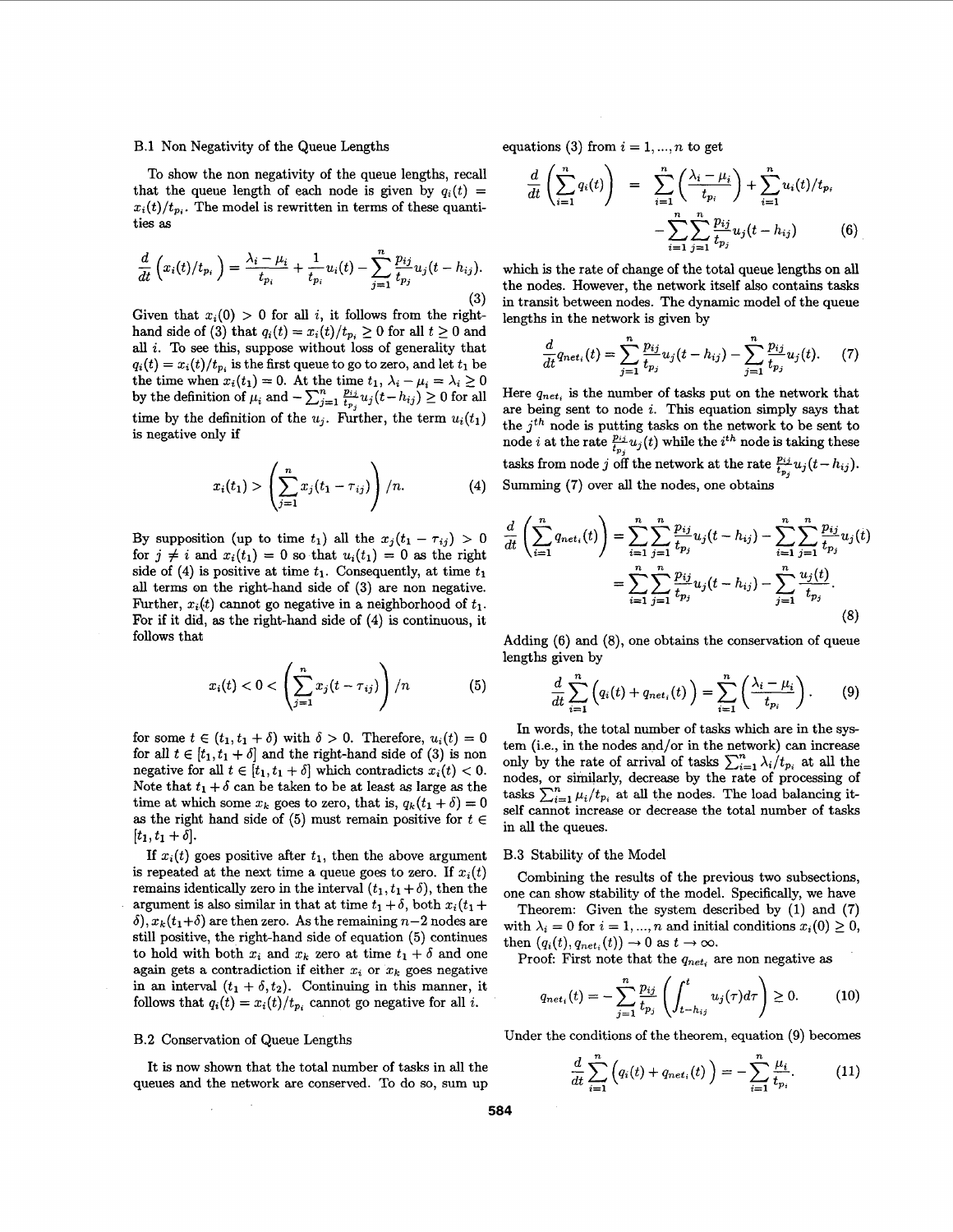Let  $V(t) \triangleq \sum_{i=1}^{n} (q_i(t) + q_{net_i}(t))$ , and, as the  $q_i(t)$ ,  $q_{net_i}(t)$  are non negative,  $V(t) \geq 0$  and is equal to zero if and only if  $q_i(t) = 0, q_{net_i}(t) = 0$ . (This is a time delay system so  $(q_i(t), q_{net_i}(t))$  is *not* the state of the system [6]). Further, **as**  $\mu_i(q_i(t)) = 1$  for  $q_i(t) > 0$  and  $\mu_i(q_i(t)) = 0$  if only if  $q_i(t) = 0$ , it follows that  $dV/dt = -\sum_{i=1}^n \mu_i(q_i(t))/t_{p_i} \leq 0$ . This then implies that

$$
V(t) = V(0) - \int_{0}^{t} \sum_{i=1}^{n} \frac{\mu_i(q_i(t))}{t_{p_i}} dt \ge 0
$$
 (12)

is monotonically decreasing. As  $V(t)$  is bounded below, we have  $V(t) \downarrow V_f \geq 0$ , or

$$
\lim_{t \to \infty} \int_{0}^{t} \sum_{i=1}^{n} \frac{\mu_i}{t_{p_i}} dt = V(0) - V_f \ge 0.
$$
 (13)

The quantity  $\mu_i(q_i(t))$  is either 1 or 0 depending on whether  $q_i(t)$  is positive or zero, so  $\mu_i(q_i(t))$  can be viewed as a set of pulses of unit height and varying width. The integral  $\int_0^\infty \mu_i(q_i(t))dt$  is finite by (13) which implies that the widths of the unit-height pulses making up  $\mu_i(q_i(t))$  must go to zero as  $t \to \infty$ . So, even if a  $q_i(t)$  (=  $x_i(t)/t_{p_i}$ ) continues to switch between zero and positive non zero, the time intervals for which it is non zero must go to zero **as**   $t \rightarrow \infty$ . Summarizing, the  $q_i(t)$  are non negative, continuous functions, bounded by the non negative monotonically decreasing function  $V(t)$ , and the intervals for which the  $q_i(t)$  are non zero goes to zero as  $t \to \infty$ . Further, as

$$
u_i(t) = -K_i \operatorname{sat} \left( x_i(t) - \frac{\sum_{j=1}^n x_j(t - \tau_{ij})}{n} \right)
$$
  
= 
$$
-K_i \operatorname{sat} \left( t_{p_i} q_i(t) - \frac{\sum_{j=1}^n \left( t_{p_i}/t_{p_j} \right) q_j(t - \tau_{ij})}{n} \right)
$$

it follows that the time intervals for which the *bounded*  functions  $u_i(t)$  are non zero must go to zero as  $t \to \infty$ . Consequently, by equation (10),  $q_{net_i}(t) \rightarrow 0$  as  $t \rightarrow \infty$ .

We now show that the monotonically decreasing function  $V(t)$  must go to zero, that is,  $\lim_{t\to\infty} V(t) = V_f = 0$ . Suppose not, so that  $V_f > 0$ . As  $q_{net_i}(t) \rightarrow 0$ , choose  $t_1$ large enough so that  $0 \le \sum_{i=1}^n q_{net_i}(t) < \epsilon V_f$  for  $t > t_1$ where  $0 < \epsilon < 1$ . Then

$$
V(t) = \sum_{i=1}^{n} \left( q_i(t) + q_{net_i}(t) \right) \ge V_f \text{ for all } t
$$

and *<sup>n</sup>*

$$
\sum_{i=1}^{n} q_i(t) \ge (1-\epsilon) V_f > 0 \text{ for } t > t_1.
$$

This in turn implies that at least one of the  $q_i(t) > 0$  for all  $t > t_1$  and therefore  $\sum_{i=1}^n \mu_i(q_i(t))/t_{p_i} dt \ge \min\{1/t_{p_i}\}$ for all  $t > t_1$ . By equation (11), we then have

$$
V(t) = V(t_1) - \int_{t_1}^{t} \sum_{i=1}^{n} \frac{\mu_i(q_i(t))}{t_{p_i}} dt \le V(t_1) - \int_{t_1}^{t} \min\{\frac{1}{t_{p_i}}\} dt
$$
\n(14)

**As** the right side **of** (14) eventually becomes negative, we have a contradiction and therefore  $V_f = 0$ . As it has alhave a contradiction and therefore  $V_f = 0$ . As it has already been shown that  $q_{net_i} \rightarrow 0$  for all *i*,  $V(t) \rightarrow 0$  then ready been shown that  $q_{net_i} \rightarrow 0$  for all *i*,  $V(t) \rightarrow 0$  then implies that the non negative functions  $q_i(t) \rightarrow 0$  for all *i*.

#### **111. SIMULATIONS**

Experimental procedures to determine the delay values are given in [7] and summarized in [8]. These give representative values for a Fast Ethernet network with three nodes of  $\tau_{ij} = \tau = 200 \mu \sec \text{ for } i \neq j, \tau_{ii} = 0$ , and  $h_{ij} = 2\tau = 400$  $\mu$  sec for  $i \neq j$ ,  $h_{ii} = 0$ . The initial conditions were  $x_1(0) = 0.6$ ,  $x_2(0) = 0.4$  and  $x_3(0) = 0.2$ . The inputs were set as  $\lambda_1 = 3\mu_1, \lambda_2 = 0, \lambda_3 = 0, \mu_1 = \mu_2 = \mu_3 = 1.$ The  $t_p$ , 's were taken to be equal.

In this set of simulations, the model **(1)** is used. Figures 1 and 2 show the responses with the gains set as  $K =$ 1000 and  $K = 5000$ . To compare with the experimental results given in Figure *4,* [Figure 3](#page-6-0) are the output responses with the gains set as  $K_1 = 6667, K_2 = 4167, K_3 = 5000$ , respectively.



**Fig. 1.** Constant  $p_{ij}$  nonlinear output responses with  $K = 1000$ .



**Fig. 2.** Constant  $p_{ij}$  nonlinear output responses with  $K = 5000$ .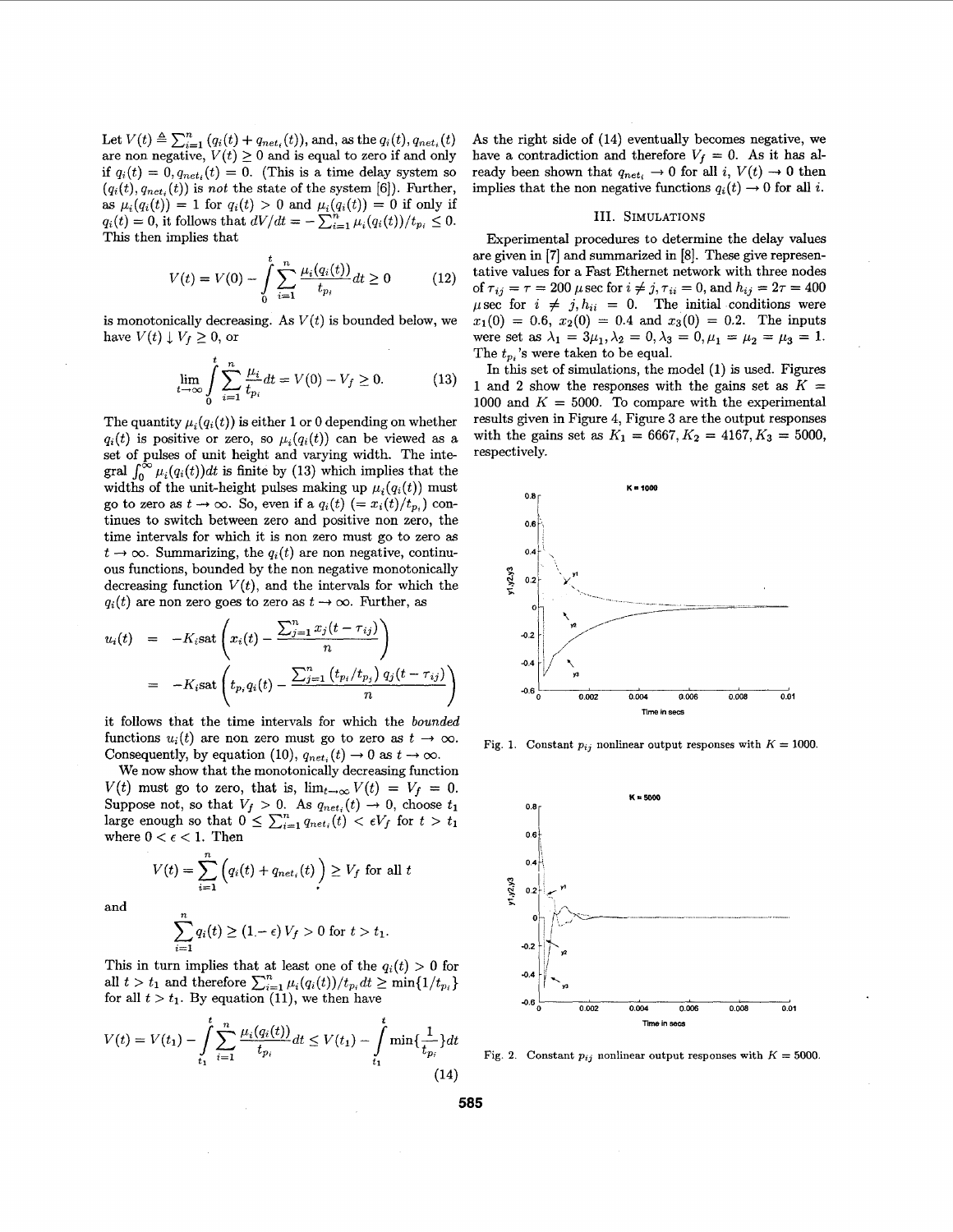<span id="page-6-0"></span>

Fig. 3. Nonlinear simulation with constant  $p_{ij}$  and  $K1 = 6666.7; K2 = 4166.7; K3 = 5000$ 

#### **IV.** EXPERIMENTAL RESULTS

A parallel machine has been built to implement an experimental facility for evaluation of load balancing strategies. A root node communicates with *k* groups of computer networks. Each of these groups is composed of  $n$  nodes (hosts) holding identical copies of a portion of the database. (Any pair of groups correspond to different databases, which are not necessarily disjoint. A specific record, or DNA profile, is in general stored in two groups for redundancy to protect against failure of a node.) Within each node, there are either one or two processors. In the experimental facility, the dual processor machines use 1.6 GHz Athlon MP processors, and the single processor machines use **1.33** GHz Athlon processors. All run the Linux operating system. **Our** interest here is in the load balancing in any one group of n nodes/hosts.

The database is implemented as a set of queues with associated search engine threads, typically assigned one per node of the parallel machine. The search requests are created not only by the database clients; the search process also creates search requests **as** the index tree is de scended by any search thread. This creates the opportunity for parallelism; search requests that await processing may be placed in **any** queue associated with a search engine, and the contents of these queues may be moved arbitrarily among the processing nodes of a group to achieve a balance of the load.

An important point is that the actual delays experienced by the network traffic in the parallel machine are *random.*  Work has been performed to characterize the bandwidth and delay on unloaded and loaded network switches, in order to identify the delay parameters of the analytic models and is reported in [7][8]. The value  $\tau = 200 \mu$  sec used for simulations represents an average value for the delay and was found using the procedure described in **[8].** The interest here is to compare the experimental data with that from the three models previously developed.

-

To explain the connection between the control gain *K*  and the actual implementation, recall that the waiting time is related to the number of tasks as  $x_i(t) = q_i(t)t_{p_i}$ , where  $t_{p_i}$  is the average time to carry out a task. The continuous time control law is

$$
u(t) = -K \mathrm{sat}\left(y_i(t)\right)
$$

where  $u(t)$  is the rate of decrease of waiting time  $x_i(t)$  per unit time. Consequently, the gain *K* represents the rate of reduction of waiting time per second in the continuous time model. Also,  $y_i(t) = \left(q_i(t) - \left(\sum_{j=1}^n q_j(t - \tau_{ij})\right)/n\right) t_{p_i} =$  $r_i(t)t_{p_i}$  where  $r_i(t)$  is simply the number of tasks above the estimated (local) average number of tasks and, **as** the interest here is the case  $y_i(t) > 0$ , consider  $u(t) = -Ky_i(t)$ . With  $\Delta t$  the time interval between successive executions of the load balancing algorithm, the control law says that a fraction of the queue  $K_zr_i(t)$  ( $0 < K_z < 1$ ) is removed in the time  $\Delta t$  so the rate of reduction of *waiting time* is  $-K_zr_i(t)t_{p_i}/\Delta t = -K_zy_i(t)/\Delta t$  so that

$$
u(t) = -\frac{K_z y_i(t)}{\Delta t} \Longrightarrow K = \frac{K_z}{\Delta t}.
$$
 (15)

This shows that the gain *K* is related to the actual implementation by how fast the load balancing can be carried out and how much (fraction) of the load is transferred. In the experimental work reported here,  $\Delta t$  actualIy varies each time the load is balanced. **As** a come quence, the value of  $\Delta t$  used in (15) is an average value for that run. The average time  $t_{p_i}$  to process a task is the same on all nodes (identical processors) and is equal  $10\mu$  sec while the time it takes to ready a load for transfer is about  $5\mu$  sec. The initial conditions were taken as  $q_1(0) = 6000, q_2(0) = 4000, q_3(0) = 2000$  (corresponding to  $x_1(0) = q_1(0)t_{pi} = 0.06, x_2(0) = 0.04, x_3(0) = 0.02$ . All of the experimental responses were carried out with constant  $p_{ij} = 1/2$  for  $i \neq j$ .

Figure 4 is a plot of the responses  $r_i(t) = q_i(t)$  - $\left(\sum_{j=1}^n q_j(t - \tau_{ij})\right) / n$  for  $i = 1, 2, 3$  (recall that  $y_i(t) =$  $r_i(t)t_{p_i}$ ). The (average) value of the gains were  $(K_z = 0.5)$  $K_1 = 0.5/75 \mu \sec = 6667, K_2 = 0.5/120 \mu \sec = 4167, K_3 =$  $0.5/100\mu$  sec = 5000. This figure compares favorably with Figure **3** except for the time scale being **off;** that is, the experimental responses are slower. The explanation for this it that the gains here vary during the run because  $\Delta t$  (the time interval between successive executions of the load balancing algorithm) varies during the run. Further, this time  $\Delta t$  is *not* modeled in the continuous time simulations, only its average effect is represented in the gains  $K_i$ . That is, the continuous time model does not stop processing jobs (at the average rate  $t_{p_i}$ ) while it is transferring tasks to do the load balancing.

Figure 5 shows the plots of the response for the (average) value of the gains given by  $(K_z = 0.2)$   $K_1 =$  $0.2/125\mu$  sec = 1600,  $K_2$  =  $0.2/80\mu$  sec = 2500,  $K_3$  =  $0.2/70\mu$  sec = 2857. The initial conditions were  $q_1(0)$  =  $0.06, x_2(0) = 0.04, x_3(0) = 0.02$ . Figure 6 shows the plots of the response for the (average) value of the gains  $6000, q_2(0) = 4000, q_3(0) = 2000 (x_1(0) = q_1(0)t_{pi} =$